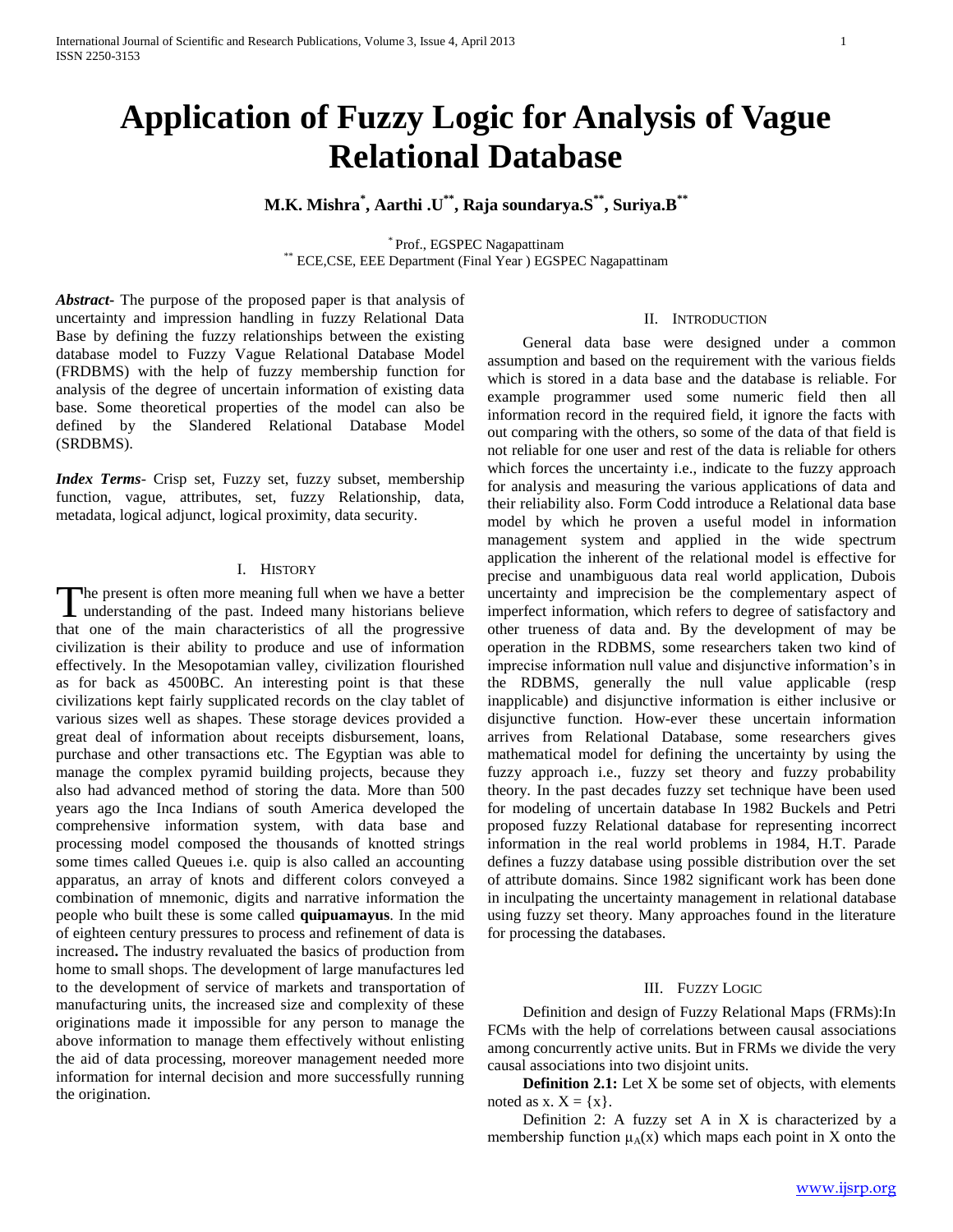real interval [0, 1]. As  $\mu_A(x) = 1$ , the "grade of membership" or true membership function of x in A increases.

 **Definition2.7:** Data are binary Computer representation of stored logical entities.

 **Definition 2.8:** Index files and data dictionaries, store administrative information known ads meta data.

#### IV. FUZZY CONTROL TECHNIQUES

 Various therapeutic situations are related to control problems. Although the early medical systems appeared at the same time as the article by Zadeh (1965), there has been little communication between the research fields, but recently this has changed due to the developments in computer systems, and rapid development of the literature searching methods motivated by the internet. Many systems are being developed which utilize fuzzy logic and fuzzy set theory.

**Definition 3.1**: A fuzzy relational R on a relational schema if  $A_i$  be the set of attributes and  $R(A_1, A_2, \ldots, A_n)$  is the fuzzy sub set of the Cartesian product of Universe defined by  $dom(A_1)_{\text{dom}(A_2)_{\text{dom}(A_n)}}$ .  $dom(A_n)$ . According to the complexity of the  $dom(A_i)$  the classical fuzzy relational can be classified to type1, fuzzy relational. In first type each attribute domain dom(Ai) can only crisp set or a fuzzy sub set so we can capture the impression of attributed value in a type 1 fuzzy relational allow each domain to be a crisp set, a fuzzy subset of fuzzy sets, and the second type is relation express the imprecision in the association among the attribute value.

 **Definition 3.2: Vague Set:** Let U be the universe of discourse defined as  $U = \{u1, u2, \ldots, un\}$  with a generic element of U denoted by ui, A Vague set is defined as a true membership function from universe to the interval defined as follows

 $\mu$ A:U [0,1] and a false membership function VA: U [0,1] where  $\mu$ (Ai) (ui) is a lower bound on the grade of membership of ui derived by ui ,Vi(ui) is a lower bound on the negation of ui derived from the evidence against ui with  $\mu$ (Ai) (ui) + VA (ui) 1 the grade of membership of ui in the Vague set A is bounded to a sub interval  $\lceil \mu(Ai) \cdot (ui) \rceil$ , 1- VA  $\lceil \mu(i) \rceil$  of  $\lceil 0,1 \rceil$ . The Vague value  $[\mu(Ai)$  (ui), 1- VA (ui) ] indicate the exact grade of membership ç A(ui) of ui may be unknown but bounded by [μ(Ai) (ui)  $\mathcal{L}$  (ai) 1-VA(ui) with the property μ(Ai) (ui) + VA (ui) =1

#### **General Vague Set:**

 **Definition3.3:** Let U be a nonempty set and A be a generalized set of U defined by  $A=[\mu(A_i)]_{(ui)}$ , 1- V(A)  $_{(ui)}$ ] Where the membership function

 $\mu_A: U \rightarrow [0,1]$  and false membership function VA:  $U \rightarrow [0,1]$ which satisfy the condition  $[\mu(A_i)]_{(ui)} =1$ - V(A)  $(i)$  = 0.5 for every  $u_i \in U$   $\mu(A_i)$  (ui) and  $V(A)$  (ui) are called the degree membership and non membership  $(u_i)$  to A.

 **Definition3.4:**A generalized Vague relation from a non empty fuzzy X to Y is a sub set of generalized Vague sub set of X x Y than relation R be the Vauge relations defined by membership function R: X x Y  $\rightarrow$  [0,1] and false membership function VA: X x Y  $\rightarrow$  [0,1] where  $\mu_R$ :(x,y) = 1- V<sub>R</sub> (x,y) = 0.5 for all  $(x, y) \in \{X \times Y\}.$ 

#### **Generalized Vague Relational database model:**

 A fuzzy relational R on a relational database is an extension of fuzzy relational database model proposed by Beaubouef and Petry . In this model a tuple it takes the form  $(d_{i1}, d_{i2}, \ldots, d_{im})$ ,  $d_{\mu}$ ,  $d_{\nu}$ ) where dij be the domain is a domain value of a particular domain set  $D_j$  and  $d_{i\mu}$ ,  $d_{i\nu} \in [0,1]$ , the domain for truth membership values such that  $d_{iu} d_{iv} = 0.5$ . Let  $P(D_i)$  denote any non-null value member of the power set of D<sub>i</sub>.

 **Definition3.5:** A generalized Vague relation R is a sub set of the set of cross proudest  $P(D_1)$  x  $P(D_2),$  ...............  $P(D_m)_x(1 \times$ 1). A generalized V ague tuple t is any member of R if ti is some arbiter tuple and defined as follows, ti=  $(d_{i1}, d_{i2}, \ldots, d_{im}, d_{iu}, d_{iv})$ where  $d_{ij} D_i$  and  $d_{i\mu}$ ,  $d_{iv} \in 1$  such that  $d_{i\mu} d_{iv} = 0.5$ .

**Definition3.6:**An interpretation of  $\acute{a} = (a_i, a_i, a_i, \ldots, a_m, a_\mu)$  $a_v$ ) of a vague rough tuple  $t_i = (d_{i1}, d_{i1} d_{i1} d_{i1} \ldots \ldots d_{i m}, d_{i\mu} d_{i\nu})$  is any assignment such that aj ª dij for all j. The interpretation space is the cross product  $\{ (D_1 \times D_2, \ldots, X D_m) \}$   $x \{ (1 \times 1) \}$ , but it is limited for a given relation, R be the set of those tuples which are valid according to the underlying semantics of R. In an ordinary relational database because domain value are atomic, there is one possible interpretation for each tuple  $t_i$ . Moreover, the interpretation of ' $t_i$ ' is equivalent to the tuple  $t_i$ . In the vague rough relational database, this is not always the case.

**Definition3.7:**Tuples  $t_i = (d_{i1}, d_{i1} d_{i1} d_{i1} \ldots \ldots d_{i m}, d_{i\mu} d_{i\nu})$ and  $t_k = (d_{ik1}, d_{ik2} d_{ik3} d_{ik4} \ldots d_{ikm}, d_{ikm} d_{ikm})$  are the redundant if  $[d_{ii}] = [d_{ki}]$  for all j=I,2,3...n. If the relation contains those tuples of a lower approximation ie. Those tuples having the truth membership value1 and false value 0 The interpretation of á operation f at tuple is unique. This follows from redundant tuples. In vague rough relation there are no redundant tuples the merging process used in relational database operations removes duplicate since duplicate are not allowed in the sets, the structure upon which the relational model is used.

#### V. GENERALIZED VAGUE SQL

 There has been some studies which was discuss the some topic of fuzzy SQL quarries in fuzzy database which only cater for true membership i.e. combination of true and false membership, now describe the VSQL as an extension of SQL,it is powerful enough and retrieve any set of items of any degree of vagueness.

#### **Model for VSQL:**

 We consider the data vagueness can occur in both relations and quarry expression. Thus we develops GVSQL and allow users to formulate a wide range of vauge quarries that occur in different modes of interaction between data and the queries we classified GVSQL as follows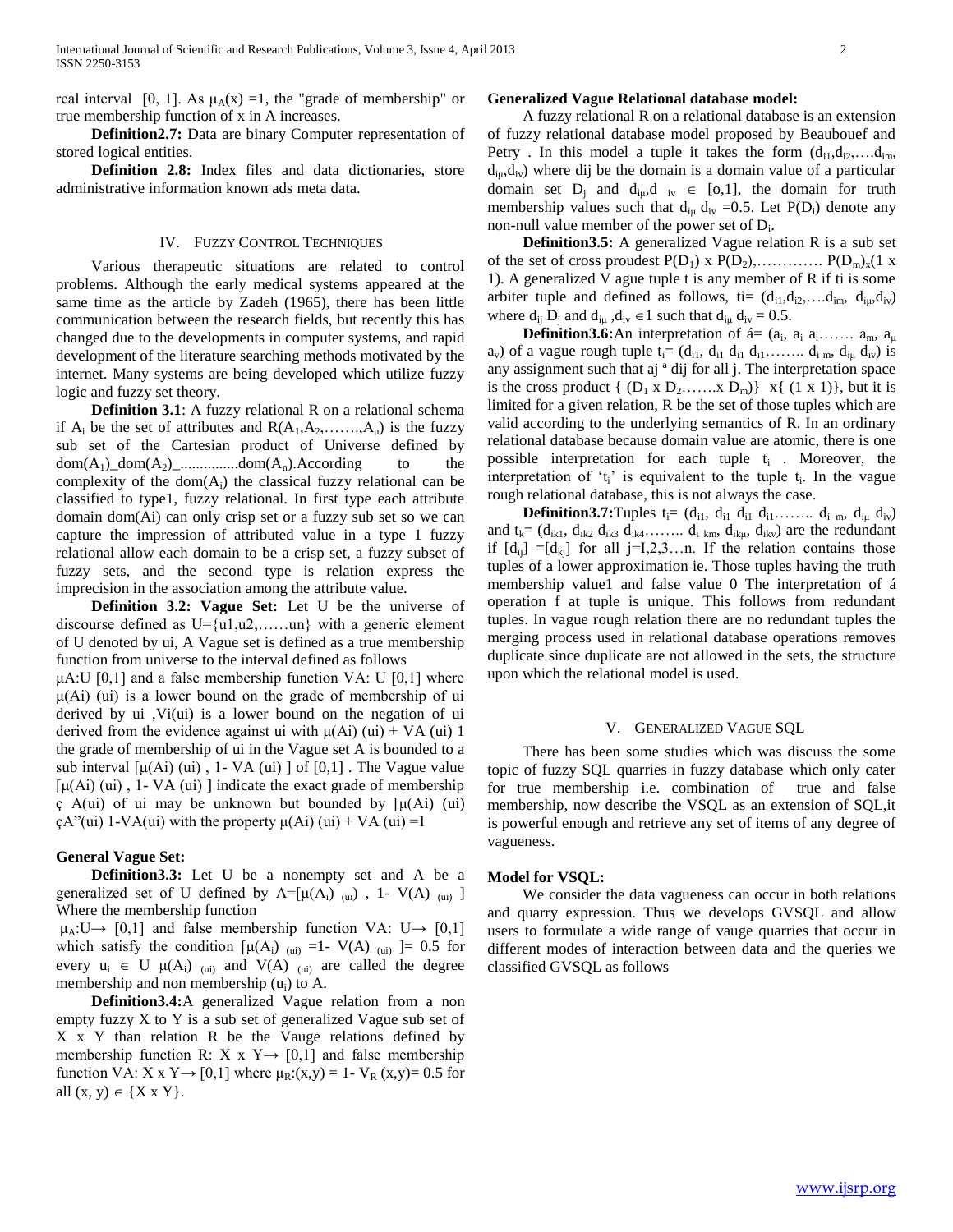| <b>Crisp Data</b> | <b>Generalized</b><br>vauge<br>data |
|-------------------|-------------------------------------|
| <b>Crisp</b>      | <b>GVSQL</b>                        |
| data              | conventional                        |
| conventional SOL  | <b>SOL</b>                          |
| data GVSQL        | <b>Generalized</b>                  |
| <b>Crisp</b>      | vague                               |
| conventional SQL  | data GVSQL                          |

# **I.Crisp Data Conventional SQL**:

 The first mode concern only conventional region of SQL where data value of GVSQL are both crisp This model is same as classical relational Database model so it is downloadable version of SQL. For example the following table shows the classical version of relational in which the data are crisp and the quarry defined as follows.

**Ex.1: Find the item whose price = Rs-20**

| Product ID     | Price | Weight |
|----------------|-------|--------|
|                |       |        |
|                |       |        |
| $\mathbf{1}$   | 10    | 50     |
|                |       |        |
| $\overline{2}$ | 20    | 100    |
|                |       |        |
| 3              | 20    | 150    |
|                |       |        |
| 4              | 50    | 200    |
|                |       |        |
| 5              | 80    | 350    |
|                |       |        |
|                |       |        |

Select\*From Product where Price=Rs.-20

 Thus answer is given by following table it can be classified that by the true membership function it gives the answer shown as by the following table and by applying the false membership function the data is not considered and defined by the table number 2

| <b>True Answer:</b> |       |        |        |  |
|---------------------|-------|--------|--------|--|
| Product<br>ID       | Price | Weight | Output |  |
| $\mathbf{R}$        | 20    | 100    | т      |  |
|                     | 20    | 150    | т      |  |

|  | <b>False answer:</b> |
|--|----------------------|
|--|----------------------|

| Product<br>ID | Price | Weight | Output |
|---------------|-------|--------|--------|
|               | 10    | 50     | F      |
|               | 50    | 200    | F      |
|               | 80    | 350    | F      |

 2 Mode: Vague Data Conventional:- The second mode concern the scenario that the data values are vague but queries are conventional . we allow classical SQL according to the vague table to be formulated and represents by the following example i.e. vague relational database table weight and price given as follows

| Product | Price                         | Weight         |
|---------|-------------------------------|----------------|
| ID      |                               |                |
|         |                               |                |
|         |                               |                |
| 1       | 10 Light                      | 50             |
|         |                               |                |
| 2       | 20 Light Middle               | [0.6, 0.8]/100 |
|         |                               |                |
| 3       |                               | [0.5, 0.9]/150 |
|         | 20, $[1,1]/20 + [0.5,0.6]/50$ |                |
|         |                               |                |
| 4       | 50 Middle                     | [0.8, 0.9]/200 |
|         |                               |                |
|         |                               |                |
| 5       | 80 Heavy                      | [0.7,1]/350    |
|         |                               |                |

3 The vague product relation  $R_2$ :

Find the product which are the equal to

Rs-20/- SELECT\*FROM Product WHERE

 Price =Rs. -20/- We first transform 20 in to the vague set [1,1]/20 and that determine the SEQ BETWEEN THE PRICE VALUES R2 (Also in the form of vague rough set)

# **Example:**

Consider the topple of ID 4 in  $R_2$  then by degree of similarity SEQ  $(t_4[Price],[1,1/20] = SEQ$  (middle,  $[1,1]/200) =$ 0.617 then the rank of the touple by this SEQ value is given by the following table

| Pr  | Price      | Weight   | Rank  | Output |
|-----|------------|----------|-------|--------|
| od  |            |          |       |        |
| uct |            |          |       |        |
| ID  |            |          |       |        |
| 1   | 20, [1,1]  | [0.5, 0. | 0.967 | т      |
|     | $20+[0.5,$ | 9]/150   |       |        |
|     | $0.6$ ]/50 |          |       |        |
| 2   | 10 Light   | [1,1]/5  | 0,624 | F      |
|     |            |          |       |        |
| 3   | 20 [light, | [0.6, 0. | 0.624 | F      |
|     | middlel    | 8]/100   |       |        |
| 4   | 50         | [0.8, 0. | 0.617 | F      |
|     | middle     | 9]/200   |       |        |